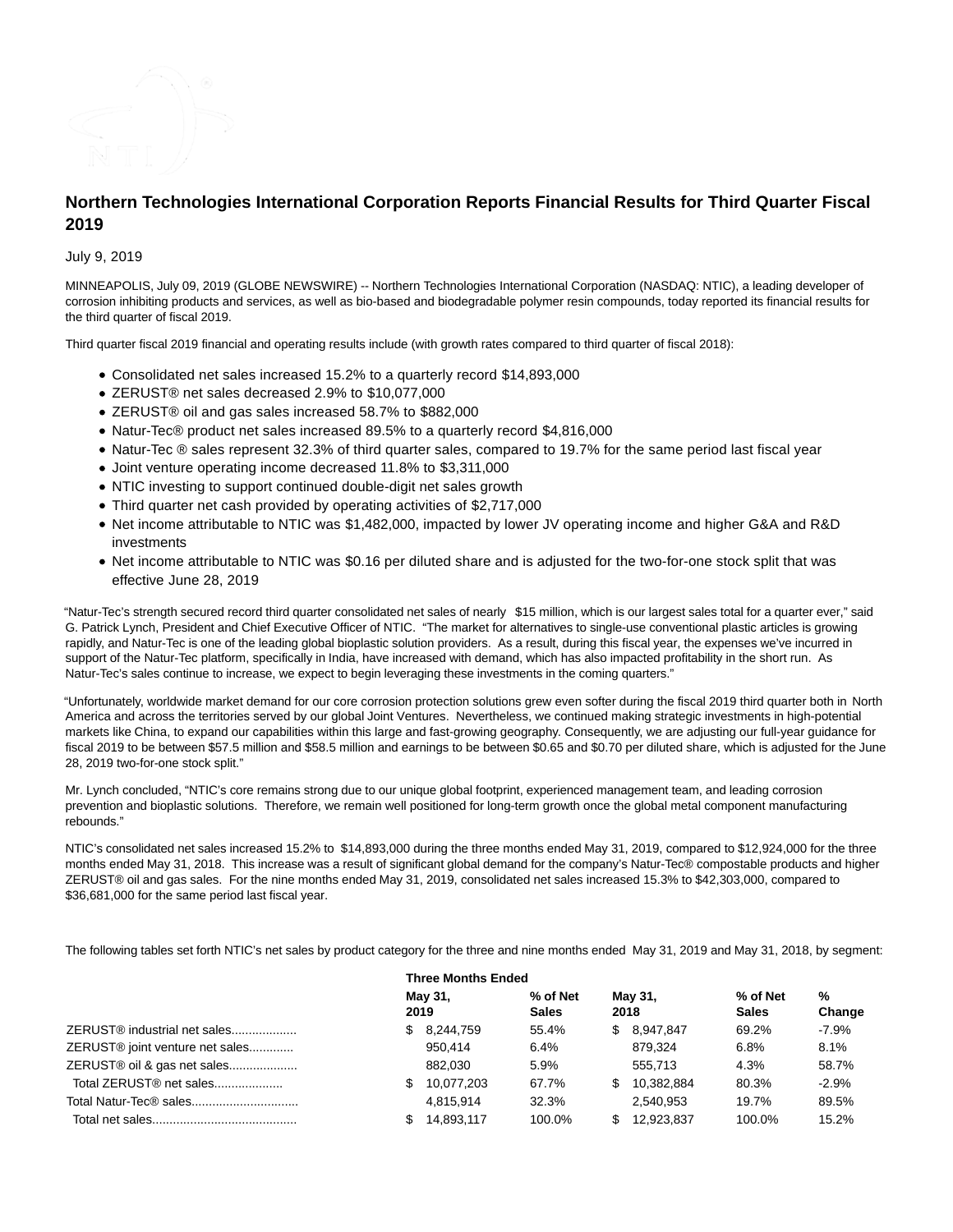|                                             | <b>Nine Months Ended</b> |                 |                          |     |                 |                          |             |
|---------------------------------------------|--------------------------|-----------------|--------------------------|-----|-----------------|--------------------------|-------------|
|                                             |                          | May 31,<br>2019 | % of Net<br><b>Sales</b> |     | May 31,<br>2018 | % of Net<br><b>Sales</b> | %<br>Change |
| ZERUST <sup>®</sup> industrial net sales    | SS.                      | 24.882.727      | 58.8%                    | S.  | 26,482,430      | 72.2%                    | $-6.0\%$    |
| ZERUST <sup>®</sup> joint venture net sales |                          | 2,142,555       | 5.1%                     |     | 2.201.077       | 6.0%                     | $-2.7\%$    |
| ZERUST® oil & gas net sales                 |                          | 2.225.490       | 5.3%                     |     | 1.418.573       | 3.9%                     | 56.9%       |
| Total ZERUST® net sales                     | SS.                      | 29,250,772      | 69.2%                    | S.  | 30.102.080      | 82.1%                    | $-2.8\%$    |
| Total Natur-Tec® sales                      |                          | 13.051.801      | 30.9%                    |     | 6.578.770       | 17.9%                    | 98.4%       |
|                                             |                          | 42.302.573      | 100.0%                   | SS. | 36.680.850      | 100.0%                   | 15.3%       |

NTIC's joint venture operating income decreased 11.8% to \$3,311,000 during the three months ended May 31, 2019, compared to joint venture operating income of \$3,755,000 during the three months ended May 31, 2018. This decrease was attributable to a corresponding reduction in total net sales of the joint ventures as fees for services provided to joint ventures are primarily a function of the net sales of NTIC's joint ventures, which decreased 11.8% to \$27,774,000 during the three months ended May 31, 2019, compared to \$31,481,000 for the three months ended May 31, 2018. Year-to-date, NTIC's joint venture operating income decreased 5.0% to \$9,896,000, compared to joint venture operating income of \$10,418,000 during the nine months ended May 31, 2018. Net sales of NTIC's joint ventures decreased 4.7% to \$86,004,000 during the nine months ended May 31, 2019, compared to \$90,200,000 for the nine months ended May 31, 2018.

Operating expenses, as a percent of net sales, for the third quarter of fiscal 2019 were 42.3%, compared to 43.6% for the same period last fiscal year. This reduction was primarily due to higher net sales, partially offset by higher research and development expenses and higher general and administrative expenses. Year-to-date, operating expenses, as a percent of net sales, were 42.2%, compared to 45.3% for the same period last fiscal year.

Net income attributable to NTIC for the third quarter of fiscal 2019 decreased 30.8% to \$1,482,000, or \$0.16 per diluted share, from \$2,143,000, or \$0.23 per diluted share for the same period last fiscal year. For the nine months ended May 31, 2019, net income attributable to NTIC decreased 3.9% to \$4,381,000, or \$0.46 per diluted share, from \$4,559,000, or \$0.49 per diluted share for the same period last fiscal year.

NTIC's balance sheet remains strong, with no debt, and working capital of \$25,692,000 at May 31, 2019, including \$5,224,000 in cash and cash equivalents and \$2,541,000 in available for sale securities, compared to \$22,837,000 of working capital at August 31, 2018, including \$4,163,000 in cash and cash equivalents and \$3,300,000 in available for sale securities.

At May 31, 2019, the company had \$24,077,000 of investments in joint ventures, of which over \$13,510,000 or 56.1%, is cash, with the remaining balance mostly made up of other working capital.

## **Outlook**

For the fiscal year ending August 31, 2019, NTIC now expects net sales to be in the range of \$57.5 million to \$58.5 million compared to previous guidance of \$58.0 million to \$60.0 million. The company also anticipates net income attributable to NTIC to now be in the range of \$6.2 million to \$6.6 million, or \$0.65 and \$0.70 per diluted share, compared to previous guidance of \$8.0 million to \$8.5 million, or \$0.85 and \$0.90 per diluted share, which is adjusted for the June 28, 2019 two-for-one stock split.

These estimates are subject to significant risks and uncertainties, including those described below under the heading "Forward-Looking Statements."

## **Conference Call and Webcast**

NTIC will host a conference call today at 8:00 a.m. Central Time to review its results of operations for the third quarter of fiscal 2019 and its outlook, followed by a question and answer session. The conference call will be available to interested parties through a live audio webcast available through NTIC's website at [www.ntic.com o](http://www.ntic.com/)[r https://ntic.gcs-web.com/events-presentations w](https://ntic.gcs-web.com/events-presentations)here the webcast will be archived and accessible for at least 12 months. The dial-in number for the conference call is (877) 670-9776 and the confirmation code is 9292949.

## **About Northern Technologies International Corporation**

Northern Technologies International Corporation develops and markets proprietary environmentally beneficial products and services in over 60 countries either directly or via a network of subsidiaries, joint ventures, independent distributors and agents. NTIC's primary business is corrosion prevention marketed primarily under the ZERUST® brand. NTIC has been selling its proprietary ZERUST® rust and corrosion inhibiting products and services to the automotive, electronics, electrical, mechanical, military and retail consumer markets for over 40 years and in recent years has targeted and expanded into the oil and gas industry. NTIC offers worldwide on-site technical consulting for rust and corrosion prevention issues. NTIC's technical service consultants work directly with the end users of NTIC's products to analyze their specific needs and develop systems to meet their technical requirements. NTIC also markets and sells a portfolio of bio-based and biodegradable polymer resins and finished products marketed under the Natur-Tec® brand.

## **Forward-Looking Statements**

STATEMENTS CONTAINED IN THIS RELEASE THAT ARE NOT HISTORICAL INFORMATION ARE FORWARD-LOOKING STATEMENTS AS DEFINED WITHIN THE PRIVATE SECURITIES LITIGATION REFORM ACT OF 1995. SUCH STATEMENTS INCLUDE NTIC'S EXPECTATIONS REGARDING ITS FINANCIAL GUIDANCE FOR FISCAL 2019 AND ANTICIPATED LEVERAGING OF OPERATING EXPENSES, AND OTHER STATEMENTS THAT CAN BE IDENTIFIED BY WORDS SUCH AS "BELIEVES," "CONTINUES," "EXPECTS," "ANTICIPATES," "INTENDS," "POTENTIAL," "OUTLOOK," "WILL," "MAY," "WOULD," "SHOULD," "GUIDANCE" OR WORDS OF SIMILAR MEANING, THE USE OF FUTURE DATES AND ANY OTHER STATEMENTS THAT ARE NOT HISTORICAL FACTS. SUCH FORWARD-LOOKING STATEMENTS ARE BASED UPON THE CURRENT BELIEFS AND EXPECTATIONS OF NTIC'S MANAGEMENT AND ARE INHERENTLY SUBJECT TO RISKS AND UNCERTAINTIES THAT COULD CAUSE ACTUAL RESULTS TO DIFFER MATERIALLY FROM THOSE PROJECTED OR IMPLIED. SUCH POTENTIAL RISKS AND UNCERTAINTIES INCLUDE, BUT ARE NOT LIMITED TO, IN NO PARTICULAR ORDER: THE ABILITY OF NTIC TO ACHIEVE ITS ANNUAL FINANCIAL GUIDANCE AND CONTINUE TO PAY DIVIDENDS; THE EFFECT OF ECONOMIC UNCERTAINTY AND TRADE DISPUTES; NTIC'S DEPENDENCE ON THE SUCCESS OF ITS JOINT VENTURES AND FEES AND DIVIDEND DISTRIBUTIONS THAT NTIC RECEIVES FROM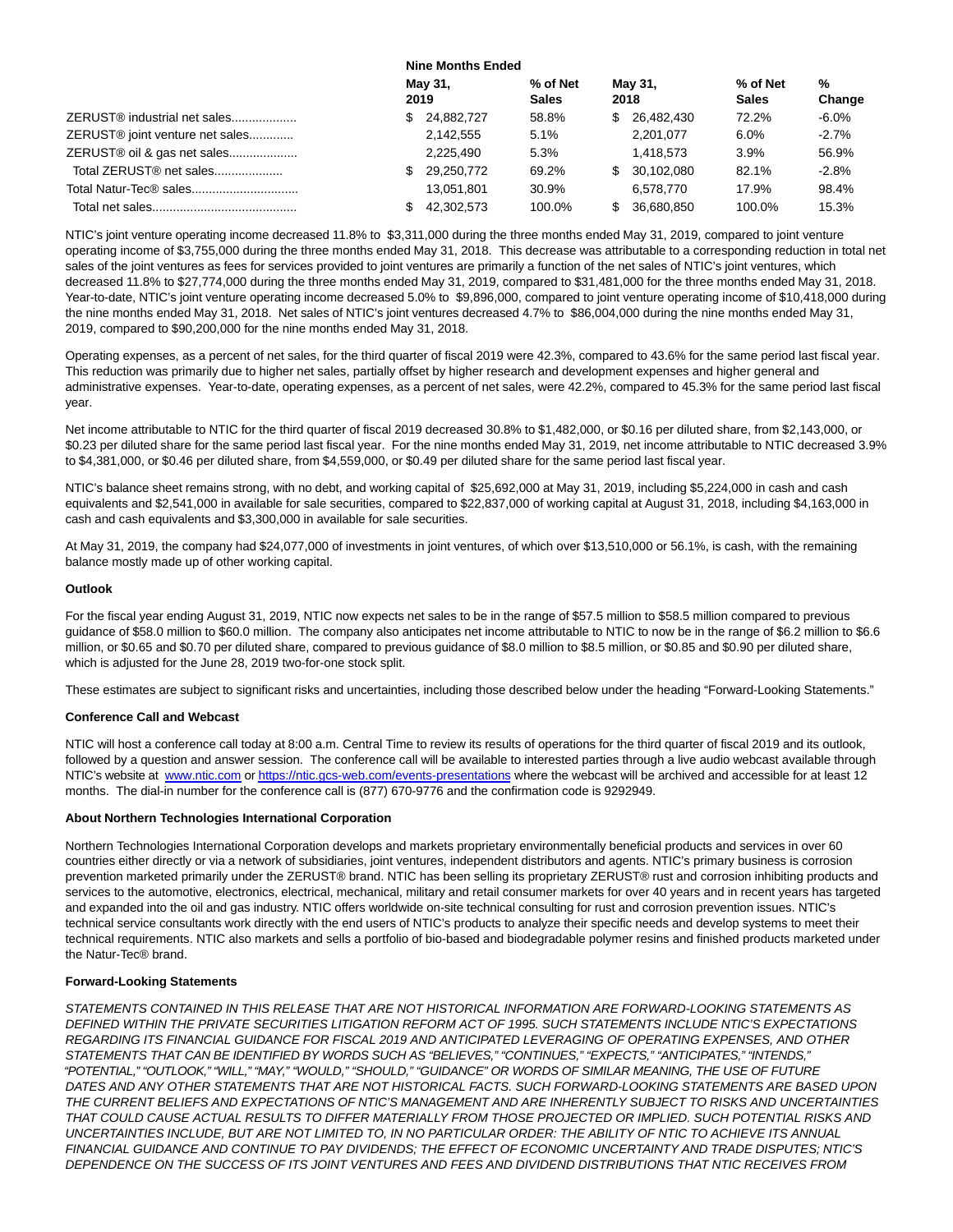THEM; NTIC'S RELATIONSHIPS WITH ITS JOINT VENTURES AND ITS ABILITY TO MAINTAIN THOSE RELATIONSHIPS; NTIC'S DEPENDENCE ON ITS JOINT VENTURE IN GERMANY IN PARTICULAR DUE TO ITS SIGNIFICANCE AND THE EFFECT OF A TERMINATION OF THIS OR ITS OTHER JOINT VENTURES ON NTIC'S BUSINESS AND OPERATING RESULTS; THE EFFECT ON NTIC'S BUSINESS AND OPERATING RESULTS OF THE TERMINATION OF NTIC'S JOINT VENTURE RELATIONSHIP IN CHINA AND SALE OF PRODUCTS AND SERVICES IN CHINA THROUGH NTIC CHINA; THE ABILITY OF NTIC CHINA TO ACHIEVE SIGNIFICANT SALES; COSTS AND EXPENSES INCURRED BY NTIC IN CONNECTION WITH ITS ONGOING LITIGATION AGAINST ITS FORMER CHINESE JOINT VENTURE PARTNER; THE EFFECT OF THE UNITED KINGDOM'S EXIT FROM THE EUROPEAN UNION, ECONOMIC SLOWDOWN AND POLITICAL UNREST; RISKS ASSOCIATED WITH NTIC'S INTERNATIONAL OPERATIONS; EXPOSURE TO FLUCTUATIONS IN FOREIGN CURRENCY EXCHANGE RATES AND TARIFFS, INCLUDING IN PARTICULAR THE EURO COMPARED TO THE U.S. DOLLAR; THE HEALTH OF THE U.S. AND WORLDWIDE ECONOMIES, INCLUDING IN PARTICULAR THE U.S. AUTOMOTIVE INDUSTRY; THE LEVEL OF GROWTH IN NTIC'S MARKETS; NTIC'S INVESTMENTS IN RESEARCH AND DEVELOPMENT EFFORTS; ACCEPTANCE OF EXISTING AND NEW PRODUCTS; TIMING OF NTIC'S RECEIPT OF PURCHASE ORDERS UNDER SUPPLY CONTRACTS; VARIABILITY IN SALES TO CUSTOMERS IN THE OIL AND GAS INDUSTRY AND THE EFFECT ON NTIC'S QUARTERLY FINANCIAL RESULTS; INCREASED COMPETITION; THE COSTS AND EFFECTS OF COMPLYING WITH CHANGES IN TAX, FISCAL, GOVERNMENT AND OTHER REGULATORY POLICIES, INCLUDING THE NEW TAX REFORM LAW, WHICH COULD RESULT IN A WRITE-DOWN OF OUR DEFERRED TAX ASSETS, AND RULES RELATING TO ENVIRONMENTAL, HEALTH AND SAFETY MATTERS; PENDING AND POTENTIAL LITIGATION; AND NTIC'S RELIANCE ON ITS INTELLECTUAL PROPERTY RIGHTS AND THE ABSENCE OF INFRINGEMENT OF THE INTELLECTUAL PROPERTY RIGHTS OF OTHERS. MORE DETAILED INFORMATION ON THESE AND ADDITIONAL FACTORS WHICH COULD AFFECT NTIC'S OPERATING AND FINANCIAL RESULTS IS DESCRIBED IN THE COMPANY'S FILINGS WITH THE SECURITIES AND EXCHANGE COMMISSION, INCLUDING ITS MOST RECENT ANNUAL REPORT ON FORM 10-K FOR THE FISCAL YEAR ENDED AUGUST 31, 2018 AND SUBSEQUENT QUARTERLY REPORTS ON FORM 10-Q. NTIC URGES ALL INTERESTED PARTIES TO READ THESE REPORTS TO GAIN A BETTER UNDERSTANDING OF THE MANY BUSINESS AND OTHER RISKS THAT THE COMPANY FACES. ADDITIONALLY, NTIC UNDERTAKES NO OBLIGATION TO PUBLICLY RELEASE THE RESULTS OF ANY REVISIONS TO THESE FORWARD-LOOKING STATEMENTS, WHICH MAY BE MADE TO REFLECT EVENTS OR CIRCUMSTANCES OCCURRING AFTER THE DATE HEREOF OR TO REFLECT THE OCCURRENCE OF UNANTICIPATED EVENTS.

#### **NORTHERN TECHNOLOGIES INTERNATIONAL CORPORATION AND SUBSIDIARIES CONSOLIDATED BALANCE SHEETS AS OF MAY 31, 2019 (UNAUDITED) AND AUGUST 31, 2018**

|                                                                                                                                     | May 31, 2019 | August 31,<br>2018 |
|-------------------------------------------------------------------------------------------------------------------------------------|--------------|--------------------|
| <b>ASSETS</b>                                                                                                                       |              |                    |
| <b>CURRENT ASSETS:</b>                                                                                                              |              |                    |
| Cash and cash equivalents                                                                                                           | \$5,224,480  | \$4,163,023        |
| Available for sale securities                                                                                                       | 2,540,613    | 3,300,110          |
| Receivables:                                                                                                                        |              |                    |
| Trade excluding joint ventures, less allowance for doubtful accounts of \$65,000 at May 31, 2019 and \$50,000 at<br>August 31, 2018 | 10,068,632   | 9,920,108          |
| Trade joint ventures                                                                                                                | 935,685      | 761,506            |
| Fees for services provided to joint ventures                                                                                        | 1,242,928    | 1,357,255          |
| Income taxes                                                                                                                        | 628,360      | 273,333            |
| Inventories                                                                                                                         | 10,619,012   | 9,130,861          |
| Prepaid expenses                                                                                                                    | 1,105,319    | 1,661,577          |
| Total current assets                                                                                                                | 32,365,029   | 30,567,773         |
| PROPERTY AND EQUIPMENT, NET                                                                                                         | 7,293,137    | 7,168,826          |
| <b>OTHER ASSETS:</b>                                                                                                                |              |                    |
| Investments in joint ventures                                                                                                       | 24,077,361   | 22,950,995         |
| Deferred income taxes                                                                                                               | 1,371,664    | 1,551,536          |
| Patents and trademarks, net                                                                                                         | 1,048,249    | 1,156,257          |
| Other                                                                                                                               |              | 153,849            |
| Total other assets                                                                                                                  | 26,497,274   | 25,812,637         |
| <b>Total assets</b>                                                                                                                 | \$66,155,440 | \$ 63,549,236      |
| <b>LIABILITIES AND EQUITY</b>                                                                                                       |              |                    |
| <b>CURRENT LIABILITIES:</b>                                                                                                         |              |                    |
| Accounts payable                                                                                                                    | \$4,458,928  | \$3,905,034        |
| Income taxes payable                                                                                                                | 636          | 70,892             |
| Accrued liabilities:                                                                                                                |              |                    |
| Payroll and related benefits                                                                                                        | 1,357,164    | 2,747,303          |
| Other                                                                                                                               | 856,578      | 1,006,953          |
| <b>Total current liabilities</b>                                                                                                    | 6,673,306    | 7,730,182          |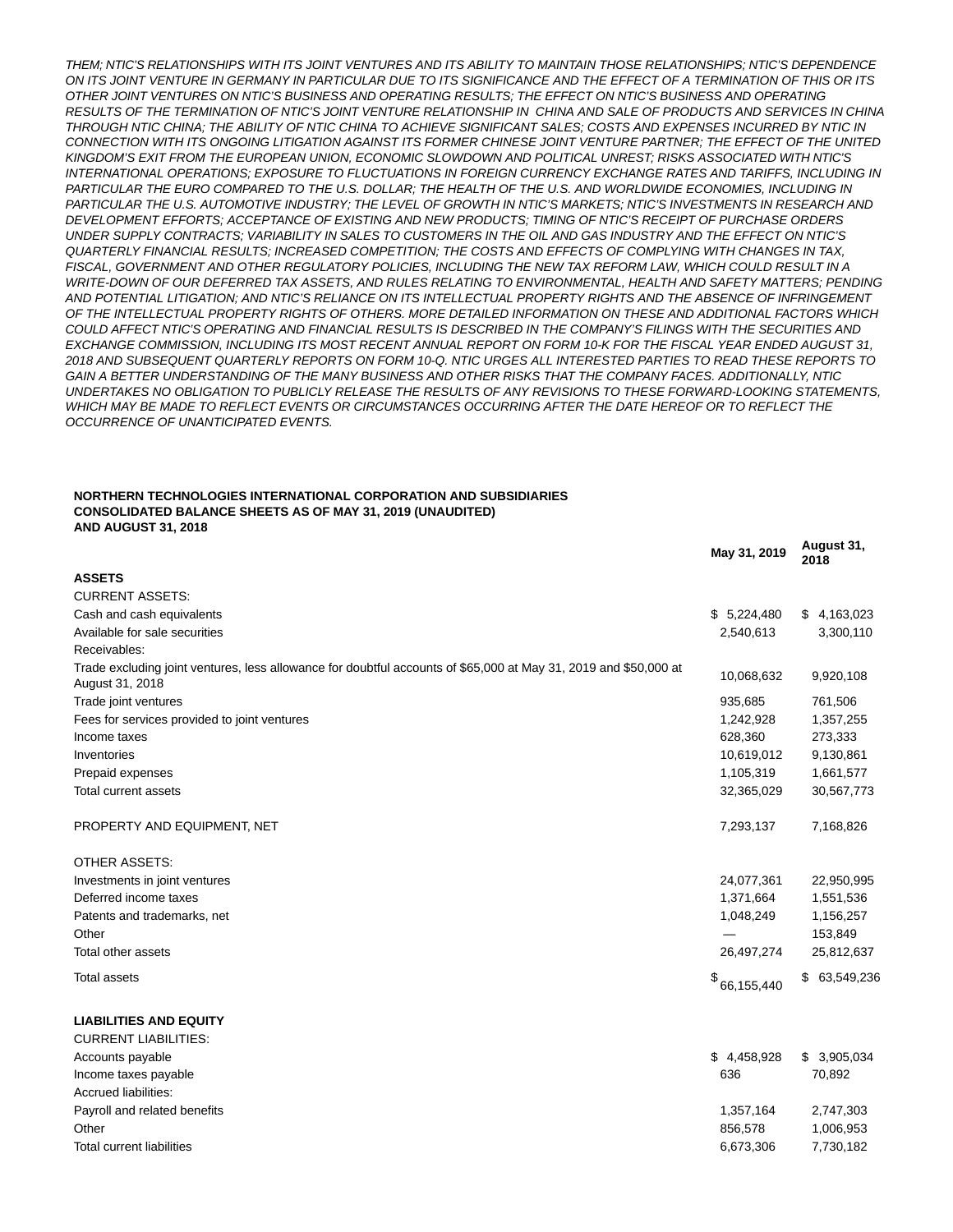#### COMMITMENTS AND CONTINGENCIES

| ۰, |  |
|----|--|

Preferred stock, no par value; authorized 10,000 shares; none issued and outstanding — — Common stock, \$0.02 par value per share; authorized 15,000,000 shares; issued and outstanding 9,086,816 and 9,082,606, respectively 181,736 181,652 Additional paid-in capital 15,655,353 14,528,951 Retained earnings 14,708,934 41,963,341 Accumulated other comprehensive loss (4,206,472 ) (3,597,199 ) Stockholders' equity 56,339,551 53,076,745 Non-controlling interest 2,742,309 Total equity 59,482,134 55,819,054 Total liabilities and equity \$  $$66,155,440$   $$63,549,236$ 

**Three Months Ended Nine Months Ended**

\*Share and per share data have been adjusted for all periods presented to reflect the two-for-one stock split effective June 28, 2019.

## **NORTHERN TECHNOLOGIES INTERNATIONAL CORPORATION AND SUBSIDIARIES CONSOLIDATED STATEMENTS OF OPERATIONS (UNAUDITED) FOR THE THREE AND NINE MONTHS ENDED MAY 31, 2019 AND 2018**

|                                                                              | May 31, 2019         | May 31, 2018         | May 31, 2019           | May 31, 2018     |
|------------------------------------------------------------------------------|----------------------|----------------------|------------------------|------------------|
| <b>NET SALES:</b>                                                            |                      |                      |                        |                  |
| Net sales, excluding joint ventures                                          | \$13,780,804         | \$12,044,513         | \$39,998,118           | \$34,479,773     |
| Net sales, to joint ventures                                                 | 1,112,313            | 879,324              | 2,304,455              | 2,201,077        |
| Total net sales                                                              | 14,893,117           | 12,923,837           | 42,302,573             | 36,680,850       |
| Cost of goods sold                                                           | 10,138,353           | 8,592,366            | 28,883,589             | 24,493,672       |
| Gross profit                                                                 | 4,754,764            | 4,331,471            | 13,418,984             | 12,187,178       |
| JOINT VENTURE OPERATIONS:                                                    |                      |                      |                        |                  |
| Equity in income from joint ventures                                         | 1,877,410            | 2,246,066            | 5,596,788              | 5,793,391        |
| Fees for services provided to joint ventures                                 | 1,433,823            | 1,508,500            | 4,299,032              | 4,624,532        |
| Total joint venture operations                                               | 3,311,233            | 3,754,566            | 9,895,820              | 10,417,923       |
| <b>OPERATING EXPENSES:</b>                                                   |                      |                      |                        |                  |
| Selling expenses                                                             | 2,761,488            | 2,784,694            | 8,077,663              | 8,028,279        |
| General and administrative expenses                                          | 2,527,192            | 1,987,785            | 6,986,526              | 6,012,746        |
| Research and development expenses                                            | 1,005,045            | 860,347              | 2,804,739              | 2,581,824        |
| Total operating expenses                                                     | 6,293,725            | 5,632,826            | 17,868,928             | 16,622,849       |
| OPERATING INCOME                                                             | 1,772,272            | 2,453,211            | 5,445,876              | 5,982,252        |
| <b>INTEREST INCOME</b>                                                       | 24,114               | 35,630               | 52,023                 | 84,569           |
| <b>INTEREST EXPENSE</b>                                                      | (5, 165)             | (3, 139)             | (11, 357)<br>$\lambda$ | (14,007)         |
| INCOME BEFORE INCOME TAX EXPENSE                                             | 1,791,221            | 2,485,702            | 5,486,542              | 6,052,814        |
| <b>INCOME TAX EXPENSE</b>                                                    | 150,257              | 181,683              | 652,331                | 1,128,583        |
| <b>NET INCOME</b>                                                            | 1,640,964            | 2,304,019            | 4,834,211              | 4,924,231        |
| NET INCOME ATTRIBUTABLE TO NON-CONTROLLING INTERESTS                         | 158,815              | 161,267              | 453,435                | 365,006          |
| NET INCOME ATTRIBUTABLE TO NTIC                                              | 1,482,149<br>\$      | \$2,142,752          | \$4,380,776            | \$4,559,225      |
| NET INCOME ATTRIBUTABLE TO NTIC PER COMMON SHARE:<br>Basic<br><b>Diluted</b> | \$0.16<br>\$<br>0.16 | \$0.24<br>0.23<br>\$ | \$0.48<br>\$0.46       | \$0.50<br>\$0.49 |
|                                                                              |                      |                      |                        |                  |

WEIGHTED AVERAGE COMMON SHARES ASSUMED OUTSTANDING: